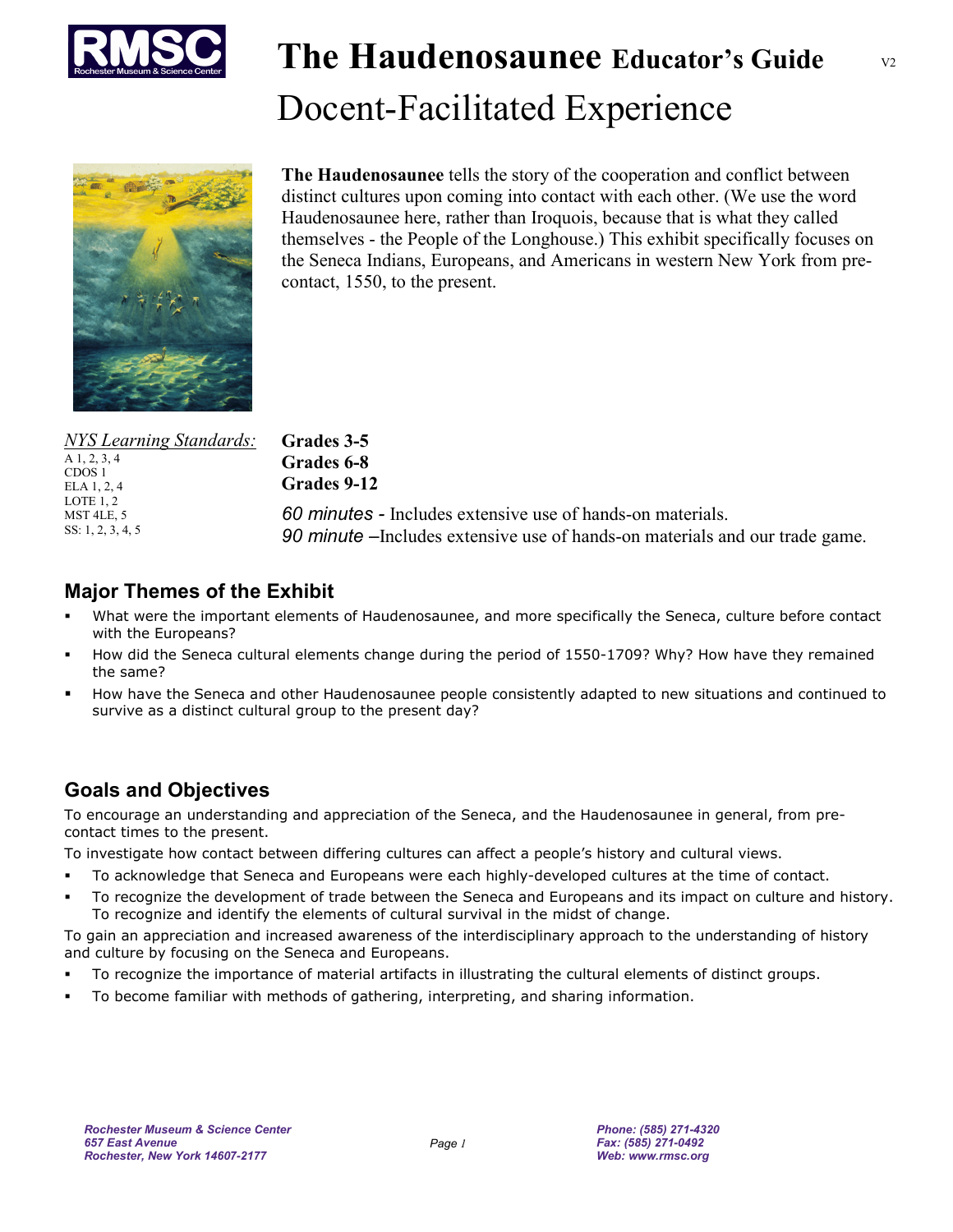

### **Outline of Dioramas, Exhibit Themes, and Facilitation Points**

## **Pre-contact: Map (Optional)**

Facilitation points may include:

- What geographic area did the Haudenosaunee inhabit before contact with the Europeans?
- How did they arrive at this place? (There are two perspectives: the land bridge which is supported by evidence of archaic tools o f stone and bone and the Haudenosaunee perspective supported by their oral tradition.)
- Looking at the geography, where would the major trade routes have been?
- This may open a discussion on other topics such as: neighboring nations, modes of transportation, resources for food, clothing, shelter, contact with Europeans, etc.

# **Oral Tradition and Storytelling Areas (Optional)**

Facilitation points may include:

- Find a quiet spot for a short traditional story.
- Observe the Sky Woman or another picture and have students brainstorm what story they think the pictures tell.
- Tell stories together from the top down and the bottom up: how does the turtle feel when he sees a woman coming down to rest on his back?

#### **Pre-contact: Hunters and Gatherer Diorama (Optional)**

Facilitation points may include:

- What were the roles of the women and men as shown in this diorama? What tools would be used by each and for what purpose?
- What effect do you think the lack of agriculture on their lives (for example their shelters)?

#### **The Researcher at Work – Pre-Contact Period; Archeology Dig Diorama (Optional)**

Facilitation points may include:

- Play detective and guess what the "pit" is. Try not to tell them, let them guess.
- Compare and contrast common everyday objects trying to imagine what an alien might think finding a present-day garbage pit. For instance, what may a set of keys or a baseball card represent in the far future?
- Categorize objects as ceremonial, decorative, utilitarian, or recreational.
- Discuss the importance of evidence and how a scientist draws conclusions. Would objects that are found lower down be older or newer than those above? How could a scientist be fooled (e.g. by an animal rearranging the layers)?

#### **The Longhouse Dioramas: Food, Clothing & Shelter during the Pre-contact Period**

Facilitation points may include:

#### **Inside Longhouse:**

- Discuss the basics: food, clothing and shelter.
- Clans, moieties, matrilineal family structure, and concepts of property.
- Students select something they see and tell about it or act it out, such as warming the stew with hot stones.

#### **Outside Longhouse:**

• Depict division of labor and action scene possibilities. How will they store their food? What might the grandfather be saying to the child?



*Rochester Museum & Science Center 657 East Avenue Rochester, New York 14607-2177*

*Phone: (585) 271-4320 Fax: (585) 271-0492 Web: www.rmsc.org*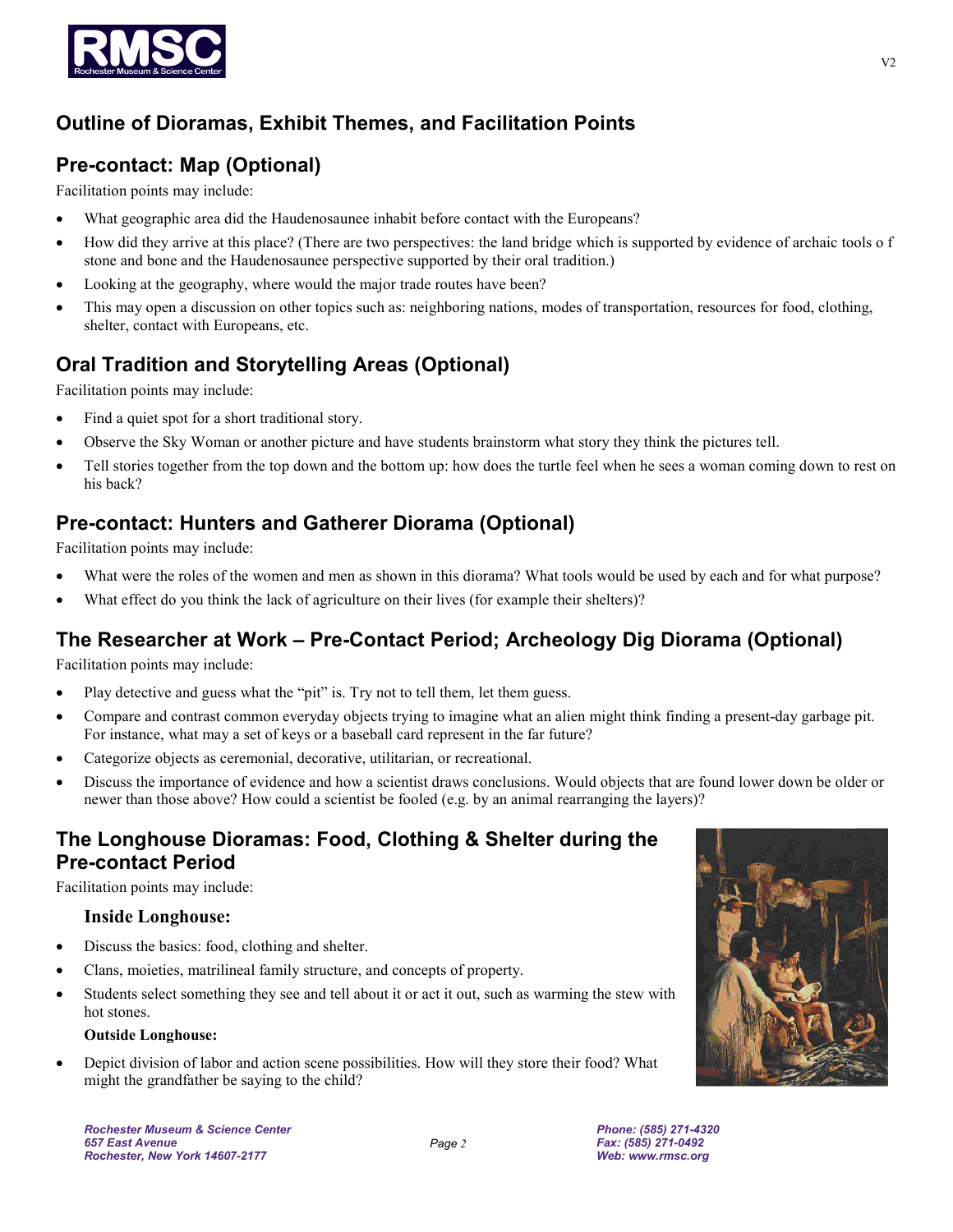

### **Preserving Seneca culture (1850-1930) (Optional):**

Facilitation points may include:

- Efforts of Lewis H. Morgan: interpreting the past (1850)
- The Ernest Smith Paintings
- Arthur C. Parker and the WPA Project (*Diorama 7:* The WPA revival of Seneca arts and crafts)

The story continues at about 1550 during the time of European exploration and conquest throughout the world and when Europeans and Seneca were first beginning to have an impact upon each other. The strong and independent Seneca were "Keepers of the Western Door" of the League of the Haudenosaunee, a confederacy of five nations who occupied most of what is now New York State. The Haudenosaunee, or Iroquois, formed alternating political alliances with France, England and the Netherlands, who competed to control the fur and trade goods that flowed through the region.

Later, the Haudenosaunee fought the Americans who wanted to take the land itself. Although the Haudenosaunee lost most of their land after the American Revolution and most of their economic and military independence soon after, the individual nations have retained their cultural identity and traditions to the present day. The Tonawanda Band of Seneca and the Seneca Nation of Indians, both of whom occupy reservations in New York State, are examples of this phenomenon. The exhibit attempts to illustrate this cultural continuity by focusing on the material culture of the Seneca from 1550 to the present.

### **Prologue to contact (c. 1550): cultural values and practices that affect relationships.**

Facilitation points may include:

• Political philosophies: social and political organization

*Diorama***:** Hiawatha combs the snakes of discord from Tadadaho's hair – society of consensus and the League of the Iroquois (Haudenosaunee) *Diorama***:** King Henry VII of England giving letters patent to John Cabot to explore and claim North American lands for England (European) -society of privilege and the Age of Monarchs.

Religious world views. In harmony with the natural world (Haudenosaunee)

Following God's command (European)

- Land and resource use, settlement patterns, domestic organization Villages, forests and common lands (Haudenosaunee) Estates, towns and villages (European)
- Trade and exchange patterns (economics)

Network of regional trade (Haudenosaunee) The world for a marketplace (European)



#### **The fur trade in Western New York (1550-1790): Effects on subsistence, religion, technology, ecology, art, dress**

Facilitation points may include:

- *Diorama*: Seneca man and woman trading with a Frenchman at Irondequoit Bay: trade and exchange attitudes and patterns.
- Use of trade goods to reinforce native culture
- Use of trade goods, including use of European tools, to produce materials (Haudenosaunee).
- Technology and mass production (European)
- Religious views and practices

Medicines for mind and body (Haudenosaunee) Missionary zeal: early attempts to Christianize (European)

The world of Nature

The economics of hunting and ecology (Haudenosaunee)

*Rochester Museum & Science Center 657 East Avenue Rochester, New York 14607-2177*

*Phone: (585) 271-4320 Fax: (585) 271-0492 Web: www.rmsc.org* 

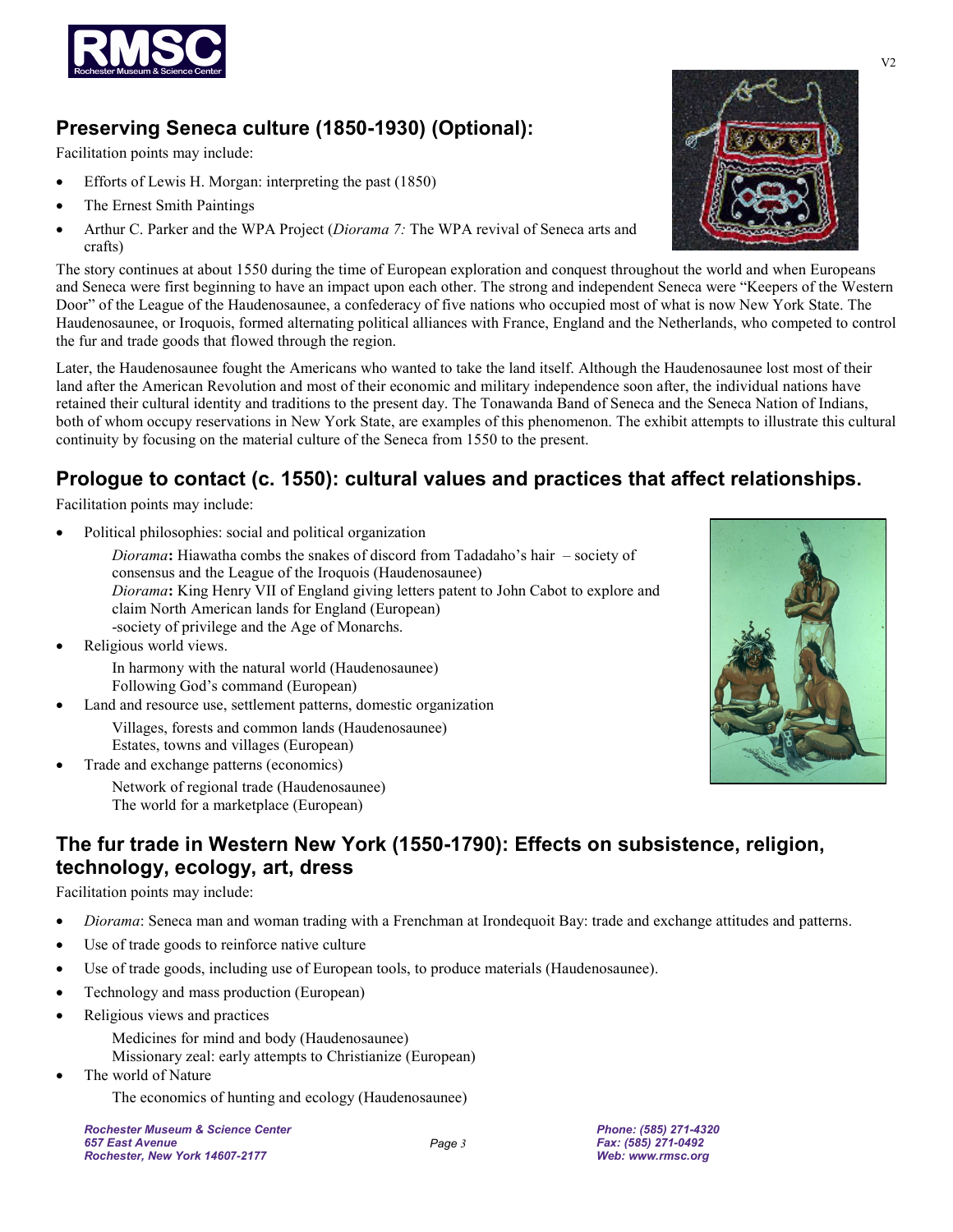

Systematic observation and development of Natural Science (European)

- Food procurement, preparation and use
	- Vessels and expanding diets (Haudenosaunee)
	- New foods and culinary styles (European)
	- Clothing and ornament as a reflection of status and personal expression
		- Suiting themselves (Haudenosaunee) Clothes make the man (European)

### **The researcher at work – Contact Period (Optional):**

Facilitation points may include:

- Display of ceremonial, decorative and utilitarian material culture items
- Research and conservation of archeological items
- Which changed most quickly after contact: ceremonial, decorative, utilitarian or recreational? Is this also true of your own family's culture?

#### **Conflict and unrest (1600-1790): Effects on politics, leadership, warfare, territory and population**

Facilitation points may include:

Politics of diplomacy and effect on Seneca Leadership

Seneca expansion and the adoption of captives Seneca attempts to control fur trade. Items obtained as a result of Seneca' westward expansion

- *Diorama*: Seneca warrior and European soldier ca. 1680: politics of warfare added to politics of diplomacy
- Technology of warfare

Warriors and guerrilla tactics (Seneca) Soldiers and the science of warfare (European)

The politics of Land/Resource Ownership and use



Relinquishing the land (Seneca) Expansion and revolution (European-American) 19th century land loss: summary of treaties and American land acquisition in New York.

# **Seneca life in the New Republic (1790): Cultural reintegration on reduced land base**

Facilitation points may include:

• Religious and economic reintegration

The visions of Handsome Lake (persistence of traditional religious practices) Christianity and the Seneca (Protestant conversion efforts)

• Leadership and the question of assimilation

Cornplanter (assimilation) vs. Red Jacket (anti-assimilation) Summary of land treaties Politics of a divided nation: new and old forms of government

Subsistence, land use and settlement

The new agriculture: Protestant missionaries teach farming Comparisons of household items to American furnishings Reservations in the  $19<sup>th</sup>$  century Seneca art and reservation economics

• *Diorama::* Seneca log cabin of the late 18th century -domestic and family life (extended vs. nuclear family).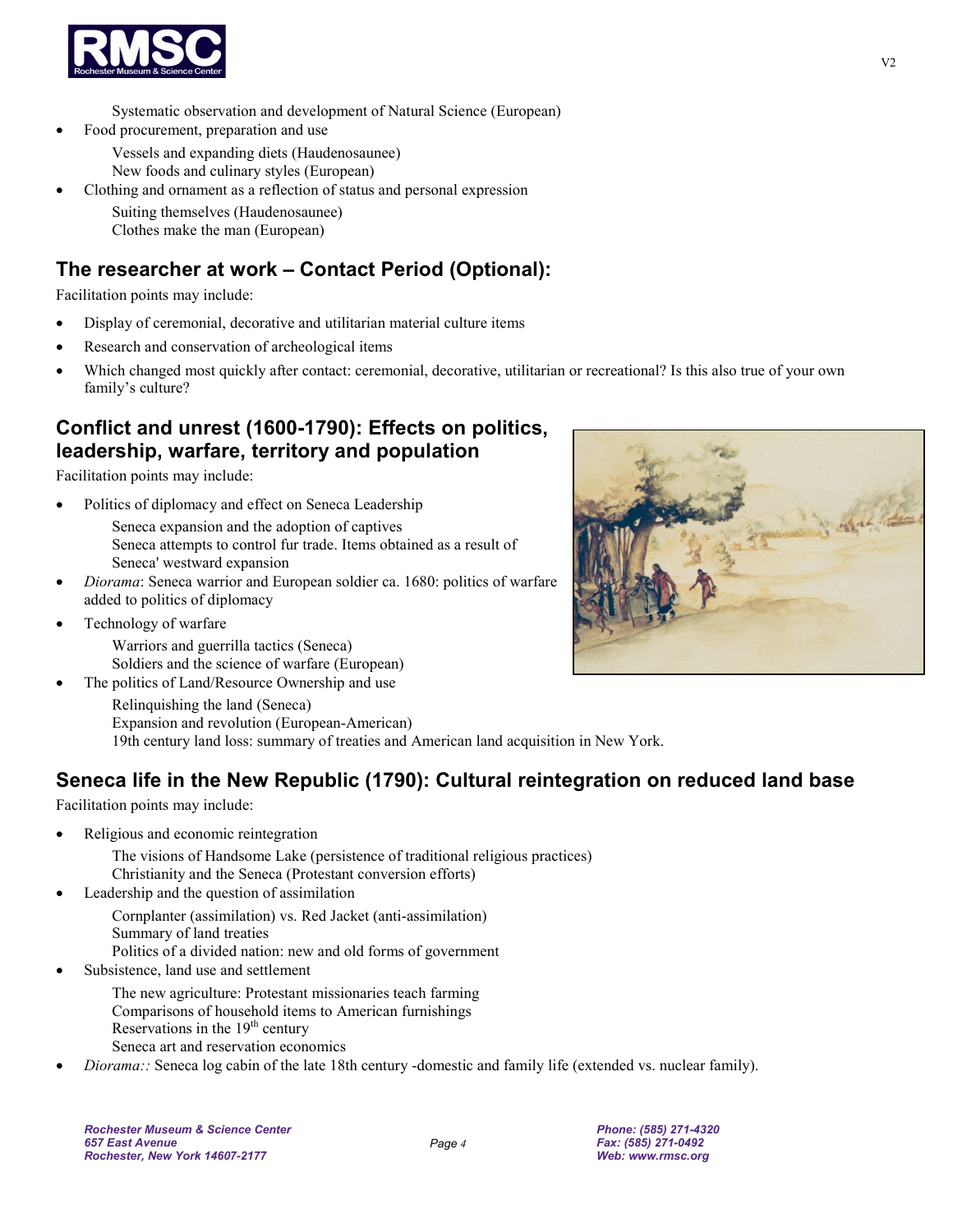

#### **Mosaic Tile and the Haudenosaunee Use of Symbols (Optional)**

Facilitation points may include:

- Haudenosaunee culture reveals itself to us through it's' symbols. Mosaic tile is one example. Use the text on the wall and brainstorm what the other symbols represent, helping students look at differences in perception and interpretation.
- If time permits, find other examples of symbols in the paintings by E. Smith, the dioramas, the large wall map, or anywhere else through the area. Look for repeated examples to demonstrate the importance of symbols.

#### **Seneca Today - Keeping the Spirit Alive: Product of two traditions (Optional)**

Facilitation points may include:

- Educated in mainstream American schools and colleges, they live and work in cities as well as on reservations.
- However, they retain their unique cultural identity, expressing it variously in clan affiliation, distinctive art, and respect for the land and allegiance to the concept of the Seneca as a separate nation.
- They continue to face problems of land loss, difficulties in joining the economic mainstream of America and ambivalence about living in two worlds.

#### **Resources**

#### **Books and Articles**

**Adults:** 

Andersen, D. *The Iroquois Kit,* Ithaca, NY: Ithaca City School District, Project Look Sharp and TST BOCES, *2001.* 

Armstrong*, W. H., Warrior In Two Camps - Ely S. Parker, Syracuse University Press. 1978. The life of Ely S. Parker, Union General, personal secretary to Ulysses S. Grant, first native American to serve as Commissioner of Indian Affairs, and Seneca Chief. (You may purchase this book through the Holland Land Office Museum by calling (716) 343-4727.)* 

Bial, R., *Lifeways: The Iroquois*, Benchmark Books, 1999.

Bigelow, B. & Peterson, B., editors, *Rethinking Columbus: The Next 500 Years,* Milwaukee: Rethinking Schools, 1998. *Resources for teaching about the impact of the arrival of Columbus in the Americas.* 

Bruchac, J., (editor), *New Voices from the Longhouse*, Greenfield Review Press, 1989.

Bruchac, J., *Iroquois Storks*: The Crossing Press, Freedom, CA, 1985.

Caduto, M J., & Bruchac, J., The Keepers Series; Series includes *Keepers of the Earth* (1988), *Keepers of the Animals* (1991), *Keepers of Life* (1994), and *Keepers of the Night* (1994). Golden, CO: Fulcrum, Inc. *Collections of traditional stories with related hands-on activities for children, 5 –12. Bruchac is of Abenaki descent.* 

Caldwell-Wood, N. & Mitten, L.. *I Is Not for Indian: The Portrayal of Native Americans in Books for Young People*. Multicultural Review, 1(2): 26- 33, 1992

Cornelius, C., *Iroquois Corn in a Culture-Based Curriculum: A Framework for Respectfully Teaching about Cultures*, State University of NY Press, 1999. *Highly recommend to all educators, especially those trying to implement multi-culturalism.* 

Eames-Sheavly, M., *The Three Sisters: Exploring an Iroquois Garden*, Cornell Cooperative Extension, 1993.

George, D., *Iroquois Culture & Commentary*, Kanentiio Clearlight Publishers, 2000.

George-Kanentiio, D. *Iroquois Culture & Commentary,* Clearlight Publishers, Santa Fe, New Mexico, 2000.

Graymont, B ,*The Iroquois*, Chelsea House Publishers. New York, NY, 1988.

Heinrich, June Sark. "Native Americans: What Not to Teach," *Unlearning "Indian" Stereotypes, A Teaching Unit for Elementary Teachers and Children's Librarians*. New York, NY: The Racism and Sexism Resource Center for Educators, a Division of The council on Interracial Books for Children, 1977.

Hertzberg, H.*. Teaching a Pre-Columbian Culture: The Iroquois,* SUNY Press, New York 1984.

Hertzberg, H., *The Great Tree and the Longhouse. The Culture of the Iroquois*. McMillan, Co., New York, 1966. *Originally written for use in schools.* 

Jacques, F. J.*. Discipline of the Good Mind,* 9/19/2000

Lyford, C., A. *Iroquois Crafts*. Iroqrafts Ltd., Ontario, Canada, 1982.

Morgan, Lewis Henry. *The League of the Iroquois*. Citadel Press, Secaucus, NJ, 1962.

Parker, A.,. *The Indian How Book*. Dover, New York, NY, 1954.

Pewewardy, C. & Willower, D. *Perceptions of American Indian High School Students in Public Schools.* Equity & Excellence in Education, 26(1), 52-55. 1993.

*Phone: (585) 271-4320 Fax: (585) 271-0492 Web: www.rmsc.org*